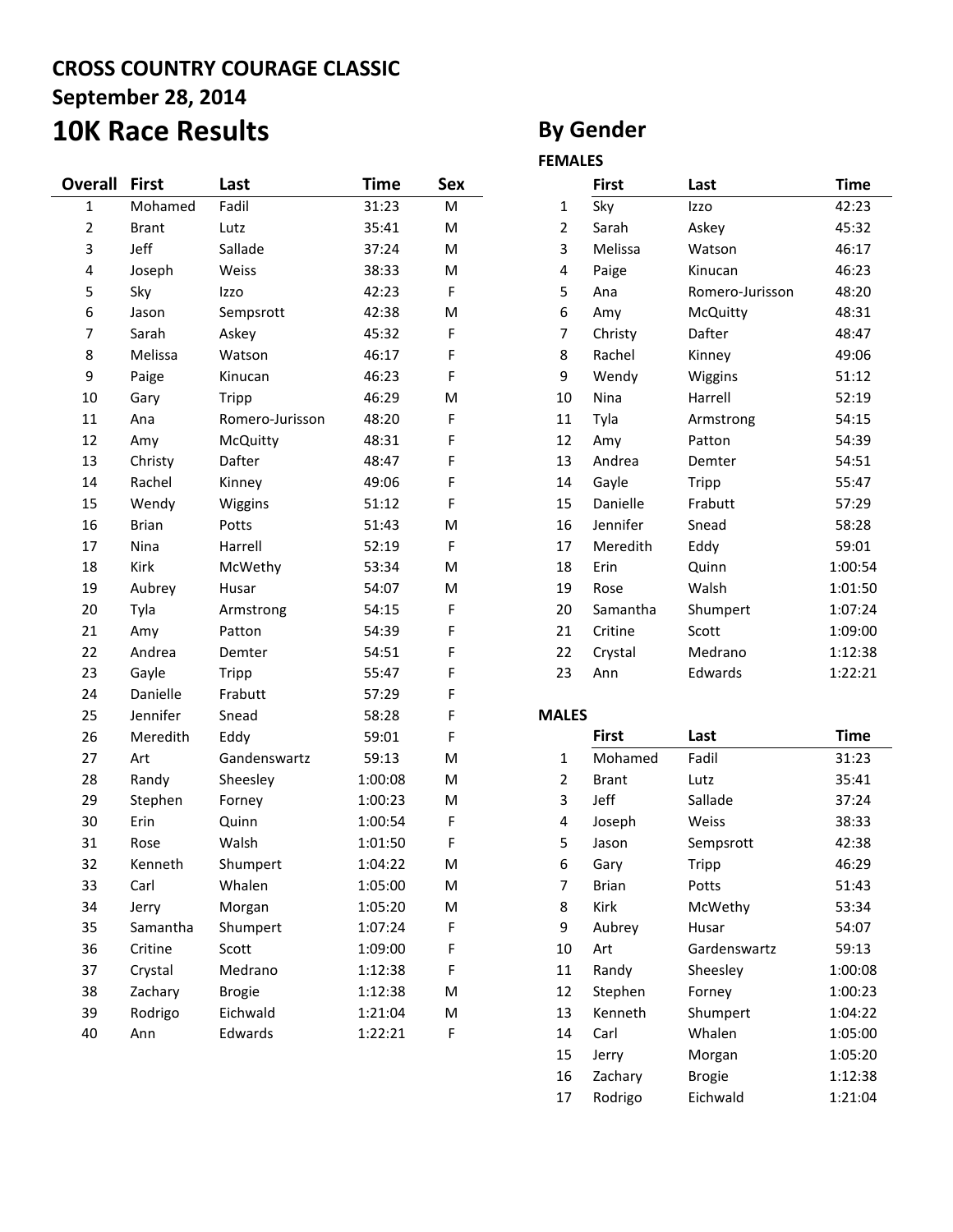## **CROSS COUNTRY COURAGE CLASSIC September 28, 2014 5K Race Results – Overall**

| <b>Overall First</b> |                 | Last           | Time  | <b>Sex</b> | Overall | <b>First</b>   | Last      | <b>Time</b> | <b>Sex</b> |
|----------------------|-----------------|----------------|-------|------------|---------|----------------|-----------|-------------|------------|
| $\mathbf{1}$         | Chokri          | Dhaouadi       | 16:46 | M          | 47      | Holderman      | Clay      | 34:42       | M          |
| $\overline{2}$       | Beach           | AJ             | 17:20 | M          | 48      | Beach          | David     | 35:07       | M          |
| 3                    | Biedermann      | Eric           | 18:13 | M          | 49      | Martinez       | Susan     | 35:19       | F          |
| 4                    | Chick           | Wayne          | 19:01 | M          | 50      | Brown          | Marlisa   | 35:23       | F          |
| 5                    | Cuellar         | Rachael        | 19:02 | F          | 51      | Vaughn         | Denise    | 35:34       | F          |
| 6                    | Ramos           | Kris           | 20:43 | M          | 52      | Cooley         | Jolynn    | 35:48       | F          |
| 7                    | Dix             | <b>Bryce</b>   | 21:04 | M          | 53      | Dergregorino   | Melinda   | 37:25       | F          |
| 8                    | Crespin         | Daren          | 21:53 | M          | 54      | Cadman         | Cynthia   | 40:26       | F          |
| 9                    | Jaramillo       | Gary           | 22:35 | ${\sf M}$  | 55      | Hammer         | Nathan    | 40:27       | M          |
| 10                   | Shakir          | Yousuf         | 23:25 | M          | 56      | Castellano     | Isabelle  | 40:28       | F          |
| 11                   | Hohlfelder      | Robert         | 23:47 | M          | 57      | Patel          | Ron       | 41:02       | M          |
| 12                   | Derbuegoria     | AI             | 24:35 | M          | 58      | Schaub         | Ariel     | 41:02       | F          |
| 13                   | Valdez          | Freda          | 24:53 | F          | 59      | Amaro          | Olivia    | 43:15       | F          |
| 14                   | Dhaouadi        | Naseem         | 25:30 | M          | 60      | Lopez          | Marrissa  | 43:16       | F          |
| 15                   | Dunbar          | Leslie         | 26:09 | F          | 61      | <b>Brock</b>   | Cynthia   | 43:21       | F          |
| 16                   | Sallade         | Elijah         | 27:09 | M          | 62      | Landman        | Jennifer  | 43:46       | F          |
| 17                   | Evans           | Lucas          | 27:11 | M          | 63      | Henry          | Lisa      | 44:22       | F          |
| 18                   | Campbell        | Meg            | 27:31 | F          | 64      | Henry          | Matt      | 44:22       | M          |
| 19                   | Ramirez         | Lexus          | 27:32 | F          | 65      | Raimundi       | Erico     | 44:50       | M          |
| 20                   | Boone           | Maggie         | 28:24 | F          | 66      | Krech          | Torrey    | 46:25       | F          |
| 21                   | Lyons           | Serena         | 28:26 | F          | 67      | Krech          | Jim       | 46:30       | M          |
| 22                   | Anderson        | Jennifer       | 28:27 | F          | 68      | Krech          | Melody    | 46:50       | F          |
| 23                   | Sempsrott       | Shannon        | 28:28 | F          | 69      | Chapple        | Layne     | 47:37       |            |
| 24                   | Navarette       | Maria          | 28:56 | F          | 70      | Pederson       | John      | 47:38       | M          |
| 25                   | McKinley        | Tina           | 29:10 | F          | 71      | Vigil          | Gloria    | 48:01       | F          |
| 26                   | Leyba           | Paul           | 29:18 | M          | 72      | King-Beach     | Jeana     | 48:19       | F          |
| 27                   | Abeyta          | Roberta        | 29:29 | F          | 73      | <b>Bridges</b> | Michelle  | 48:20       | F          |
| 28                   | Matt            | Victoria       | 29:30 | F          | 74      | Vigil          | Aislinn   | 48:52       | F          |
| 29                   | Lahoff          | Deana          | 30:50 | F          | 75      | Hopper         | Gregory   | 48:53       | M          |
| 30                   | Nadolny         | David          | 31:11 | M          | 76      | Lopez          | Annie     | 48:54       | F          |
| 31                   | Mariano         | Timathia       | 31:48 | F          | 77      | Trent          | Casey     | 49:29       | F          |
| 32                   | Gifford         | Kelly          | 32:02 | F          | 78      | Shumpert       | Karen     | 49:38       | F          |
| 33                   | Evans           | Arianna        | 32:27 | F          | 79      | Callihan       | Amanda    | 49:39       | F          |
| 34                   | Cook            | Alex           | 32:53 | F          | 80      | Trujillo       | Matthew   | 51:41       | M          |
| 35                   | <b>Bautista</b> | <b>Barbara</b> | 33:20 | F          | 81      | Trujillo       | Shaina    | 51:51       | F          |
| 36                   | Daly            | Kathy          | 33:21 | F          | 82      | Trujillo       | Alana     | 51:52       | F          |
| 37                   | Dunbar          | William        | 34:00 | M          | 83      | Stewart        | Shawn     | 56:57       | M          |
| 38                   | Dunbar          | Samuel         | 34:06 | M          | 84      | Stewart        | Teresa    | 56:58       | F          |
| 39                   | Lopez           | Brooklynn      | 34:10 | F          | 85      | Six            | Catherine | 1:01:10     | F          |
| 40                   | Lopez           | Nia            | 34:10 | F          | 86      | Stewart        | Caitlin   | 1:01:11     | F          |
| 41                   | Lopez           | Richard        | 34:10 | M          | 87      | Six            | Frances   | 1:01:11     | F          |
| 42                   | Chick           | Colleen        | 34:21 | F          | 88      | Hopper         | Owan      | 1:02:27     | M          |
| 43                   | Valladares      | Oscar          | 34:24 | M          | 89      | Creecy         | Alfred    | 1:02:28     | M          |
| 44                   | Sanchez         | Crystal        | 34:30 | F          | 90      | Adelsberg      | Cindy     | 1:10:33     | F          |
| 45                   | Cornelius       | Amanda         | 34:31 | F          | 91      | Carter         | Monalynn  | 1:10:35     | F          |
| 46                   | Holderman       | Tessa          | 34:36 | F          |         |                |           |             |            |